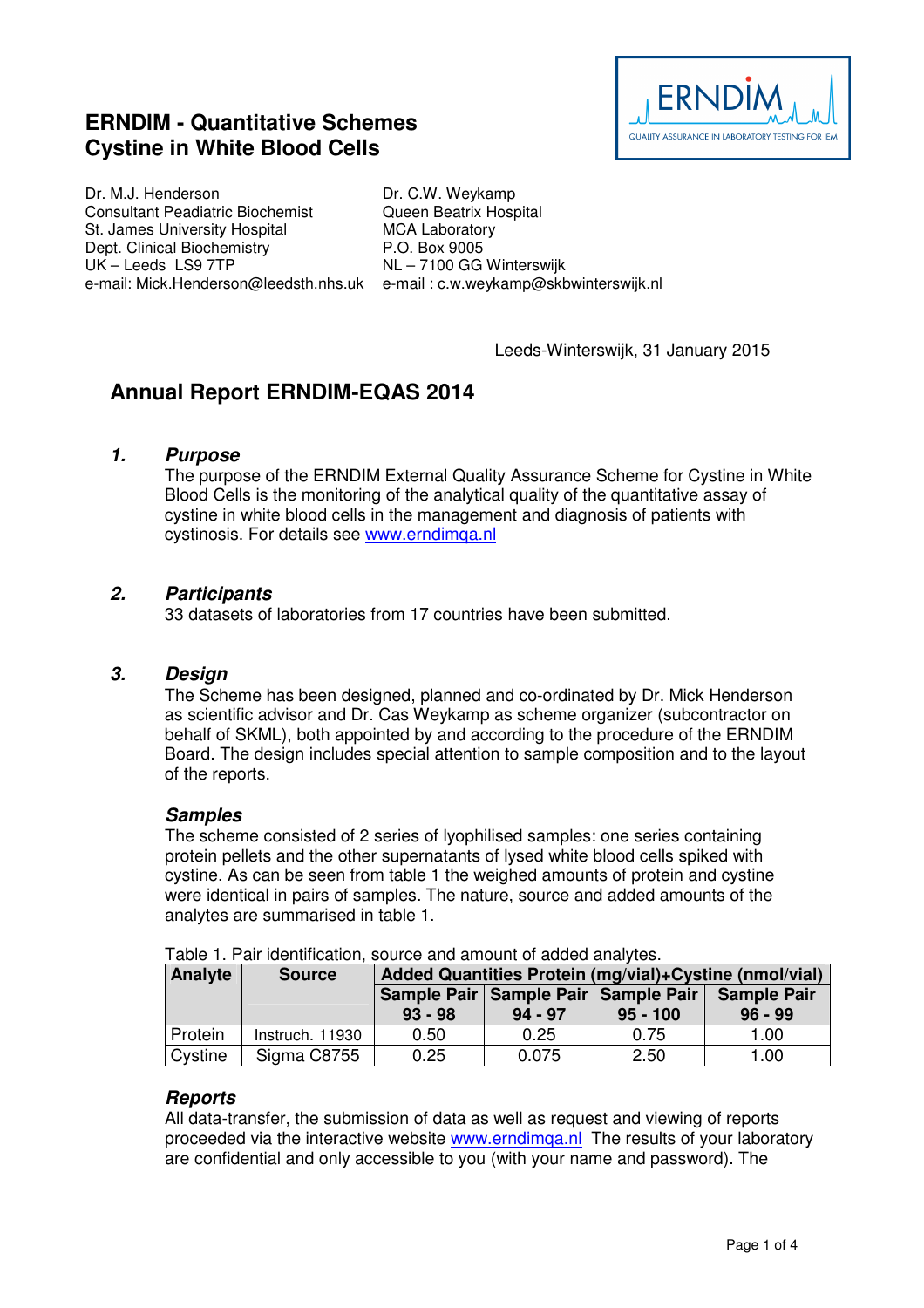anonymised mean results of all labs are accessible to all participants. Statistics of the respective reports are explained in the general information section of the website.

An important characteristic of the website is that it supplies short-term and long-term reports.

**Short-term reports** on the eight individual specimens are available two weeks after the submission deadline and provide up-to-date information on analytical performance. Although technically reports could be immediately available a delay time of 14 days has been introduced to enable the scientific advisor to inspect the

results and add his comment to the report. The **annual long-term report** summarises the results of the whole year.

A second important characteristic of the ERNDIM website is the different levels of detail of results which allows individual laboratories the choice of fully detailed and/or summarised reports.

The "Analyte in Detail" is the most detailed report and shows results of a specific analyte in a specific sample.

A more condensed report is the "Current Report" which summarises the performance of all analytes in a specific sample.

The Annual Report summarizes all results giving an indication of overall performance for all analytes in all 8 samples.

Depending on the responsibilities within the laboratory participants can choose to inspect the annual report (QC managers) or all (or part of) detailed reports (scientific staff).

# **4. Discussion of Results in the Annual Report 2014**

In this part the results as seen in the annual report 2014 will be discussed. Please print out your annual report from the website when you follow the various aspects below and keep in mind that we only discuss the results of "all labs". It is up to you to inspect and interpret the results of your own laboratory.

# **4.1 Accuracy**

A first approach to evaluating your performance in terms of accuracy is comparison of your mean values in the eight samples with those of all labs. This is shown in the columns "your lab" and "all labs" under the heading "Accuracy". For example for protein the mean of all labs is 0.580 mg/vial, with which you can compare the mean of your lab.

# **4.2 Recovery**

A second approach to describe accuracy is the percentage recovery of added analyte. In this approach the amounts of weighed quantities added to the samples are the assumed target values after adjustment for blank values. The correlation between weighed amounts (on the x-axis) and your measured quantities (on the y-axis) has been calculated. The slope of the resulting relationship ( a in  $y = ax + b$ ) in this formula multiplied by 100% is your recovery of the added amounts. The outcome for your lab in comparison to the median outcome of all labs is shown in the column "Recovery".

It can be seen that the mean recovery of cystine is 99% and of protein is 91%, which is excellent and very reassuring. We are all measuring the same thing.

# **4.3 Precision**

Reproducibility is an important parameter for the analytical performance of a laboratory and is addressed in the schemes' design. Samples provided in pairs can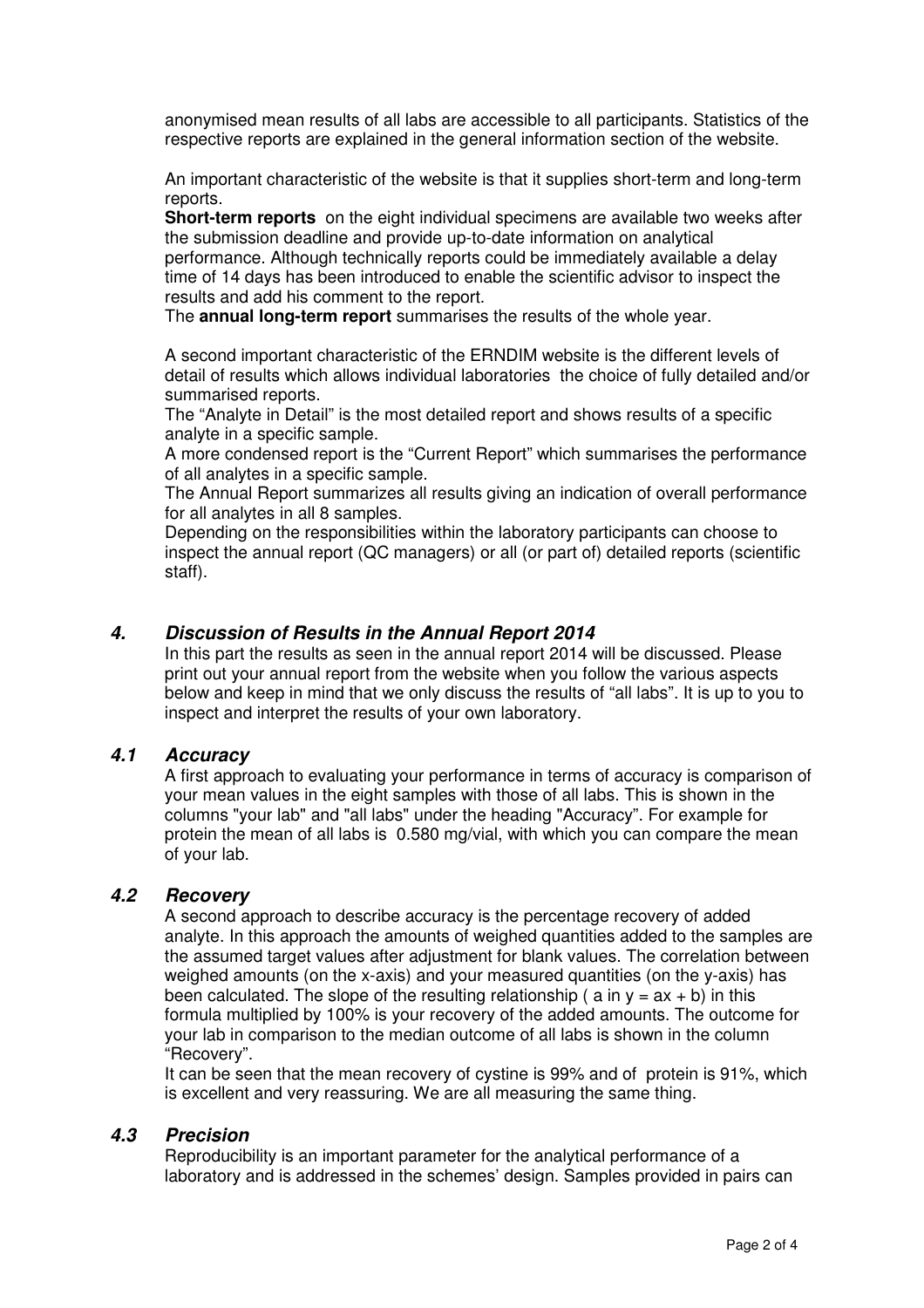be regarded as duplicates from which CV's can be calculated. The column "Precision" in the annual report shows your CV's in comparison to median values for all labs. The best median CV is observed for cystine (5.1%). 6.0% and 10.6% are seen for protein and cystine (nmol ½ cys/mg protein), respectively.

# **4.4 Linearity**

Linearity over the whole relevant analytical range is another important parameter for analytical quality and is also examined within the schemes. A comparison of the weighed quantities on the x-axis and your measured quantities on the y-axis allows calculation of the coefficient of regression (**r**). The column "Linearity" in the annual report shows your **r** values in comparison to the median **r** values for all labs. Ideally the **r** value is close to 1.000 and this is indeed observed with values between 0.992 and 0.997 for the respective analytes.

# **4.5 Interlab CV**

For comparison for diagnosis and monitoring of treatment for one patient in different hospitals and for use of shared reference values it is essential to have a high degree of harmonization between results of laboratories. Part of the schemes' design is to monitor this by calculating the Interlaboratory CV. This, along with the number of laboratories who submitted results is shown in the column "Data all labs" in the annual report. We see an interlab CV of 13.9% for protein and of 22.4% for cystine (nmol ½ cys/mg protein).

# **4.6 Number of participating labs and submitting results**

35 labs received specimens, of which 2 did not submit results and 1 did not submit sufficient results to allow calculation of the annual report.

# **4.7 Interrelationships between results**

Cystine (nmol ½ cys/mg protein) is a ratio of the assays of cystine (nmol/aliquot) and protein. The precision will be the cumulated precision of both assays.

# **4.8 Report in correct numbers**

As we have indicated in previous reports it is important to report in the correct units. Although we feel that nearly all labs do that now, some strange results of individual labs might be traced back to "clerical errors". So if you have a deviating result, please check if you reported your result in the correct units.

# **4.9 Your performance: red and green flags**

After some years of discussion and planning a system to judge performance of individual laboratories is implemented starting from January 2009. In the annual report of an individual laboratory red flags indicate poor performance for accuracy, precision, linearity and recovery. Amino acids with satisfactory performance for at least three of the four parameters (thus no or only one red flag or no result) receive a green flag. Thus a green flag indicates satisfactory performance for analysis of that particular amino acid while a red flag indicates that your laboratory has failed to attain satisfactory performance. Criteria for red flags can be found in the general information on the website (general information; interactive website, explanation annual report).

# **4.10 Poor Performance Policy**

A wide dispersion in the overall performance of individual laboratories is evident. Table 2 shows the percentage of red flags observed. 68% of the laboratories have no red flag at all and thus have attained excellent overall performance. In contrast, at the other extreme there are also 10% of laboratories with more than 25% red flags.